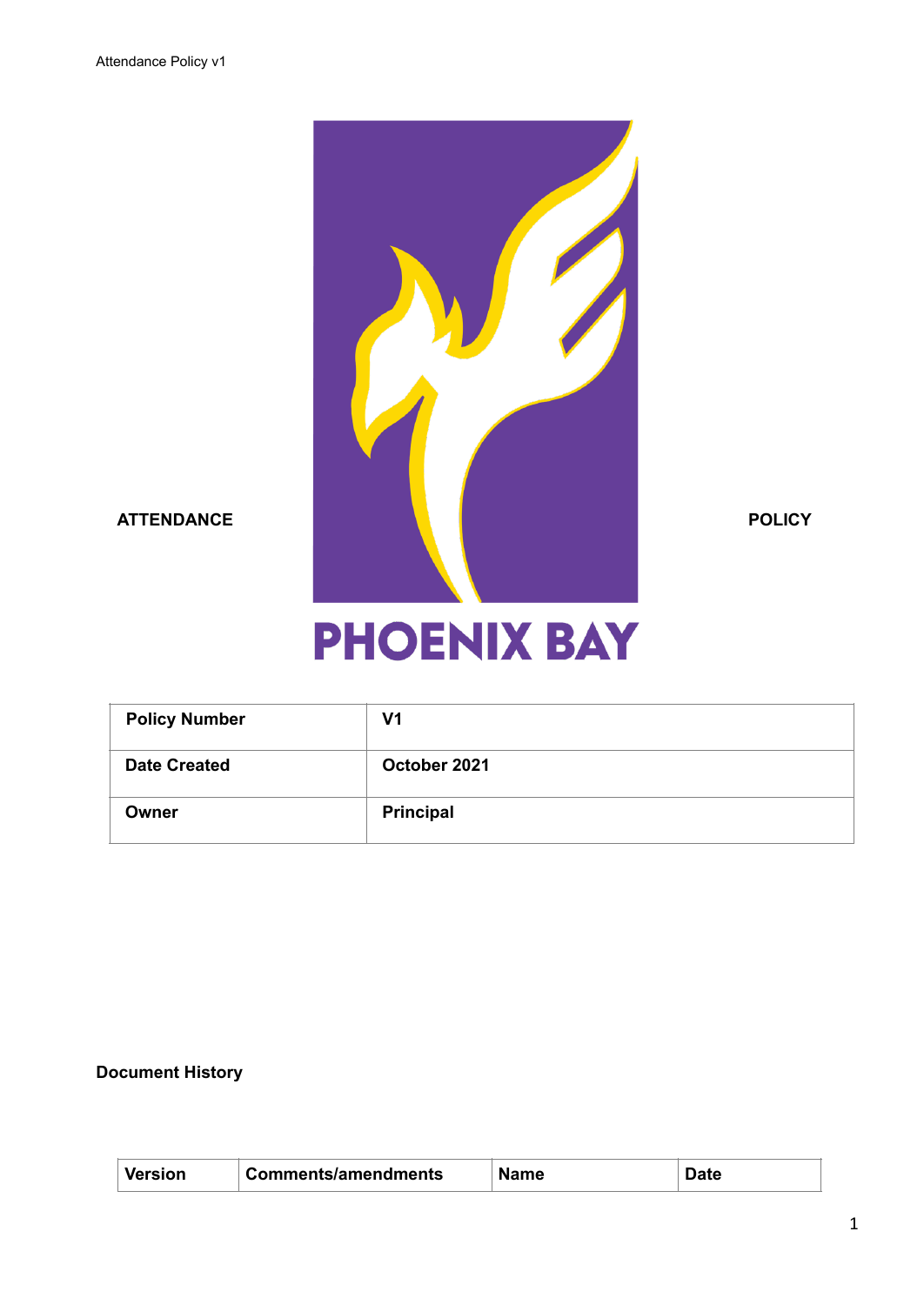| ı.u | <b>Issue</b> | Ross Banks | October 2021 |
|-----|--------------|------------|--------------|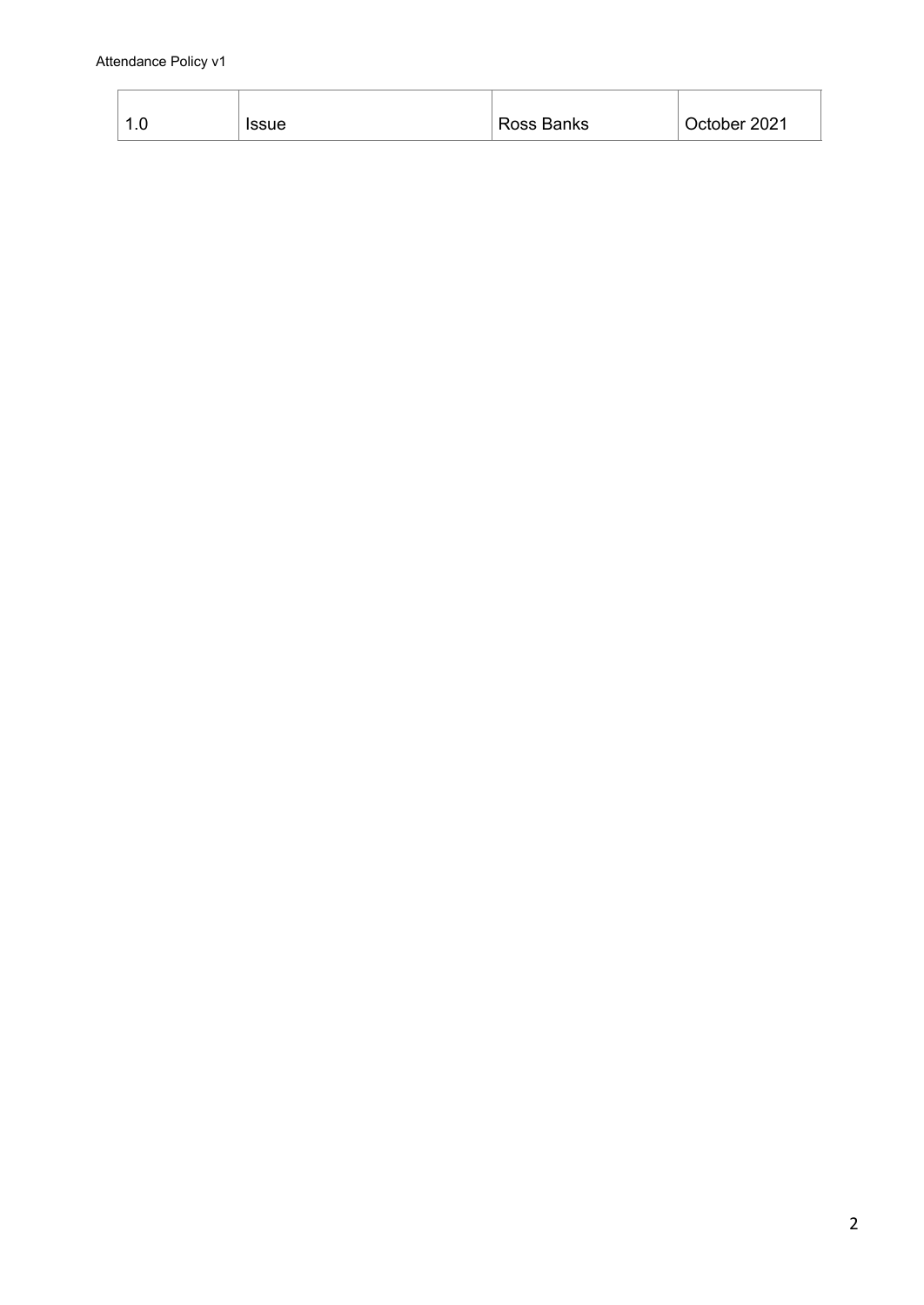#### **Contents:**

| 1              | <b>Policy Intent</b>             |
|----------------|----------------------------------|
| $\overline{2}$ | <b>Statutory Duty of Schools</b> |
| 3              | Appendix 1 - Leave Request       |
| 5              | Appendix 2 - High Absence Letter |
| 7              | Appendix 4 - Formal Notice       |

#### **1. Policy Intent**

Phoenix Bay School is committed to providing a full and efficient educational experience for all students. We believe that if students are to benefit from education, good attendance is crucial. As a school, we do all that we can to ensure maximum attendance for all students. Any problems that prevent full attendance will be identified and addressed as speedily as possible.

Phoenix Bay School will give a high priority to conveying to parent/carers and students the importance of regular and punctual attendance. We recognise that parent/carers have a vital role to play and that there is a need to establish strong home-school links and communication systems that can be utilised whenever there is concern about attendance.

If there are problems which affect a student's attendance we will investigate, identify and strive in partnership with parents and students to resolve those problems as quickly and efficiently as possible. We will adopt a clearly focused approach aimed at returning the student to full attendance at all times.

If a child is absent from school (unexplained), the student's Teacher will ensure a phone call is made to the family home on the first day of absence to ascertain the reason for it. The school will use all the contact numbers available if the primary contact cannot be reached.

If the child is absent from school (unexplained) for 5 consecutive days, the Education Welfare Officer will be notified. A home visit may be carried out. If the absence continues for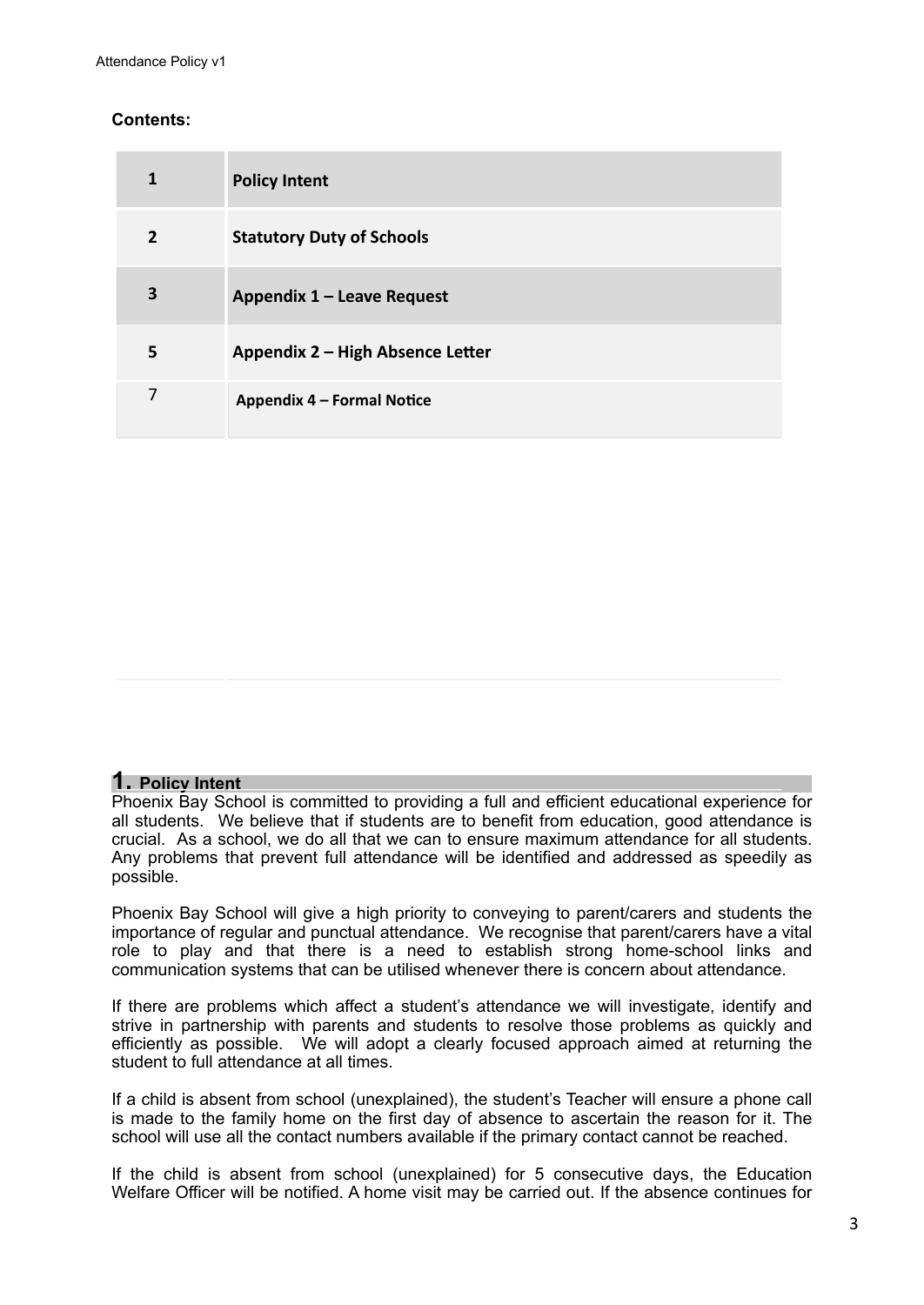a total of 10 days, the family will be referred as a CME case for the Local Authority. If there are Safeguarding concerns, the named social worker and/or MASH will be contacted on the first day of absence.

#### **2. Statutory Duty of schools**

Under the 1996 Education Act, parents and carers are responsible for ensuring their children attend school regularly and punctually. Failure to do so could result in legal action being taken against them by the Local Authority.

Under the Education (Student Registration) Regulations 2006, only the school (and not parents/carers) can authorise an absence. Where the reason for a student's absence cannot be established at the time the register is taken, that absence shall be recorded as unauthorised. If a reason for absence is provided by the parent/carer, the school may decide to grant leave of absence which must be recorded as authorised using the appropriate national code.

Amendments to the 2006 regulations remove references to family holiday and extended leave. The amendments make clear that head teachers may not grant any leave of absence during term time unless there are exceptional circumstances.

Where the request for leave was not agreed, the absence will be recorded as unauthorised. This may result in the Local Authority issuing a Penalty Notice (parents must, from 1st September 2013, pay £60 within 21 days or £120 within 28 days). If this penalty is not paid the Local Authority will institute legal proceedings against the parent/carer in the Magistrates Court.

The guidance in The Education (Student Registration) Regulations 2006 will be followed with regard to deleting students from the Admission Register. The Education Welfare Service (EWO) will be informed of every student deleted from the Admission Register.

If a student is deemed to be missing from education (CME), the guidelines issued by the Education Welfare Service will be followed. This can include a referral to the Education Welfare Officer for investigation.

### 3. **Principles**

Parents are legally responsible for ensuring that a child of compulsory school age attends school regularly. The national average attendance is 94%. We strive to support students and families to achieve well above average attendance.

We will work towards ensuring that all students feel supported and valued. We will send a clear message that if a student is absent, she/he will be missed. We will consult with all members of the Education Welfare Service in developing and maintaining the schools attendance policy.

We will encourage parents/carers to be actively involved in promoting their child's attendance. We will ensure that all staff are aware of the requirements of the registration process and that they receive training on Registration Regulations and the Law relating to attendance.

Regular information will be sent to parent/carers and students informing them of attendance rates and related issues. Promoting positive staff attitudes to students returning after absence will ensure regular evaluation of attendance policy and procedures by the Leadership Team.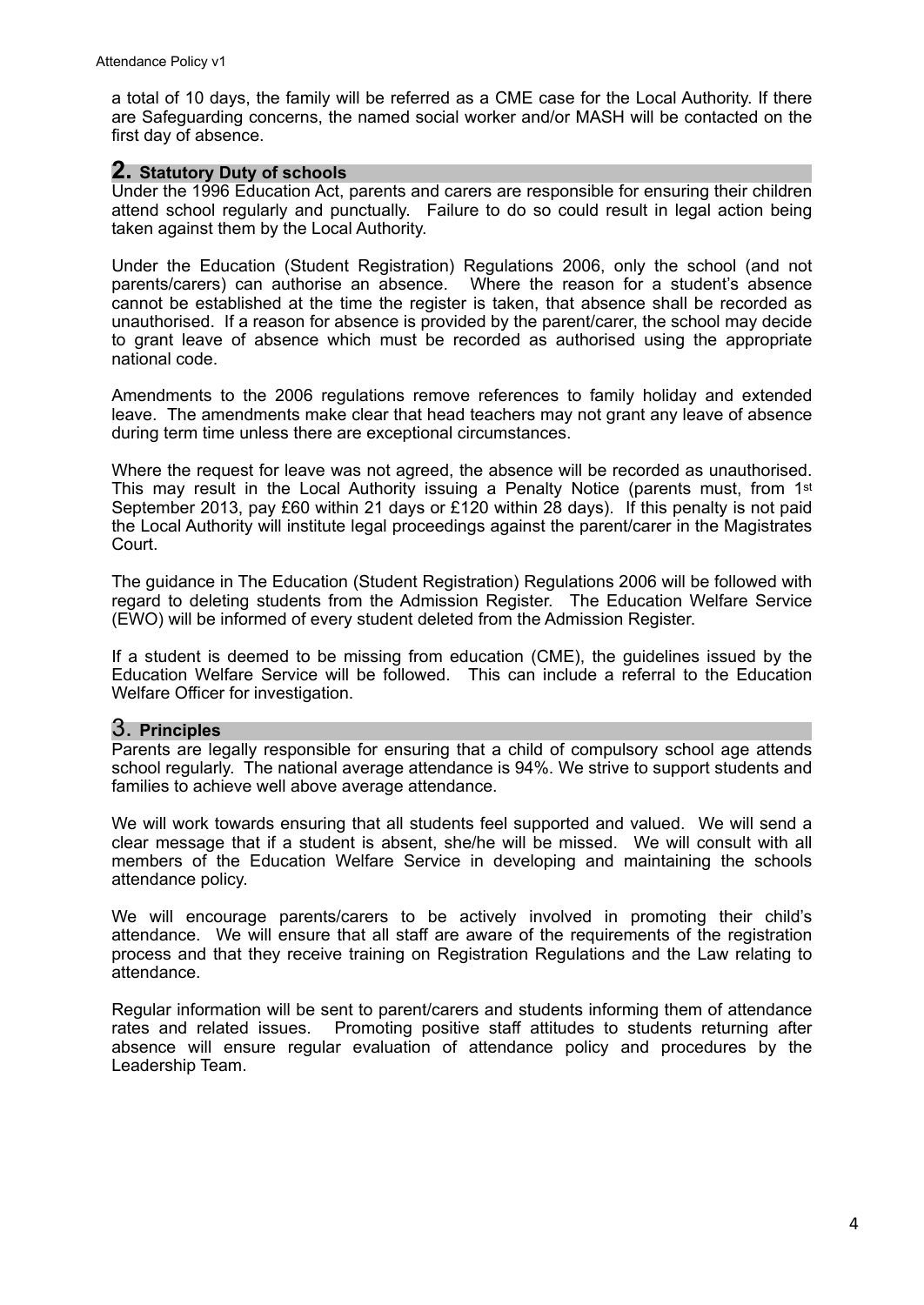Attendance Policy v1

| Author           | Ross Banks           |
|------------------|----------------------|
| Document Title   | Attendance Policy v1 |
| Date Reviewed    | October 2021         |
| Next Review Date | October 2024         |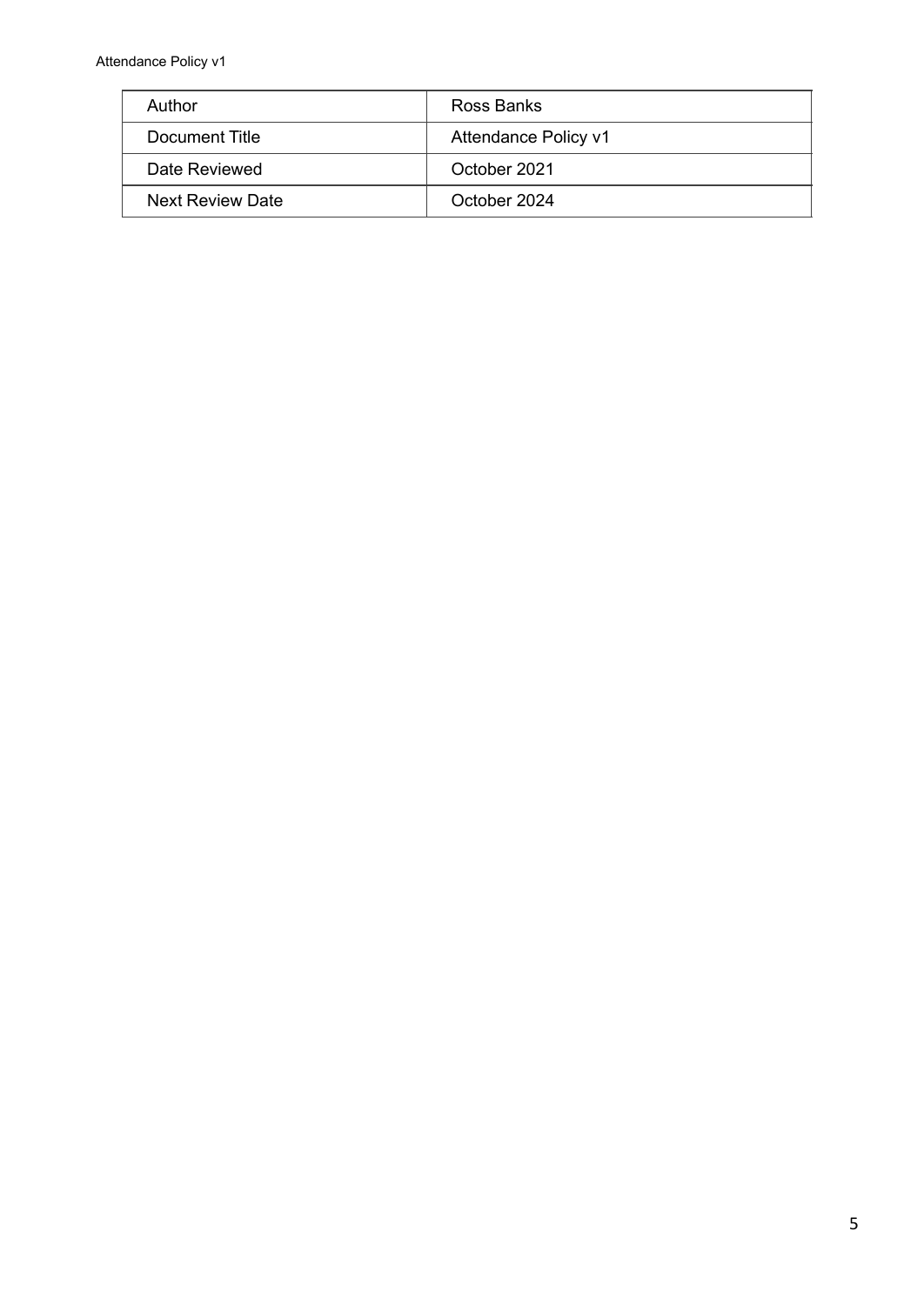Consistent and vigorous monitoring and evaluation procedures will be in place. Parents/ Carers are required to provide the school with an explanation in the event of non-attendance. Persistent non-attendance may be viewed as a safeguarding issue as it is a child's right to attend school.

#### **PROCEDURES**

- Clear start and finishing times of registration
- Guidance on the accurate completion of registers
- The importance of punctuality and the response to lateness
- Clear guidance on authorised and unauthorised absence
- Respite care is regarded as authorised absence
- Referral routes with roles and responsibilities for students with emerging attendance problems
- The process for completion of holiday forms
- Attendance % can also fluctuate through the health of the student
- Working practice with other colleagues (Education Welfare Officer, social care.)
- The inclusion of attendance information in federation documentation e.g. the prospectus, reports
- Governors will monitor absences termly via the Head's Report.
- The federation will actively seek to support learning opportunities in cases where children have authorised absences such as hospital stays.
- In the case of an uncollected child at the end of the school day where parents/carers are uncontactable school must refer to the social worker. If they are unavailable contact the duty social worker (the time frame for this is one hour from the end of the school day).

It is essential that everyone involved in promoting attendance is clear about the important role that must be carried out in order to raise standards. Responsibility to promote attendance is the responsibility of the whole federation community.

#### **1. Introduction**

The term EAL is used when referring to students whose main language at home is a language other than English. This policy sets out the school's aims, objectives, and strategies with regard to the needs and skills of EAL students.

#### **Aims**

- To welcome and value the cultural, linguistic and educational experiences that students with EAL bring to the School.
- To implement schoolwide strategies to ensure that EAL students are supported in accessing the curriculum
- To help EAL students to become confident and fluent in English in order to be able to fulfil their academic potential.

#### **Objectives**

- To be able to assess the skills and needs of students with EAL and to give appropriate provision throughout the school
- To equip school staff with the knowledge, skills and resources to be able to support and monitor students with EAL
- To monitor students' progress systematically and use the data in decisions about classroom management and curriculum planning.
- To maintain students' self-esteem and confidence by acknowledging and giving status to their skills in their own languages

#### **2. School/ Class Ethos**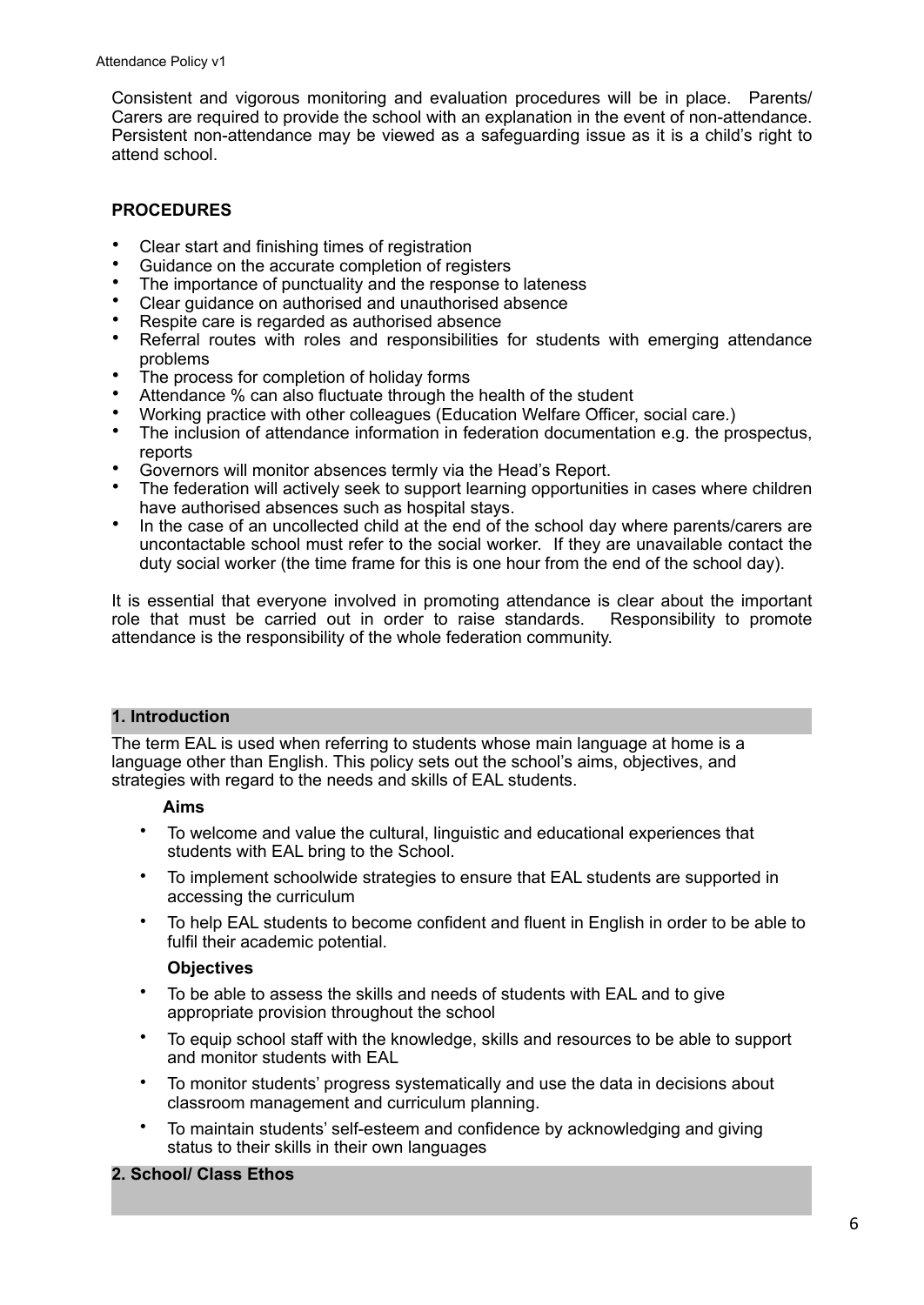- Recognise the child's mother tongue; boost the child's self-esteem. Remember he/ she has the potential to become a bi-lingual adult
- Classrooms need to be socially and intellectually inclusive, valuing cultural differences and fostering a range of individual identities
- Identify the student's strengths
- Acknowledge the time it takes to become fluent in an additional language, with a good command of the range of language needed for academic success

#### **3. Teaching and Learning**

- Assess the student's competence in English in relation to the NC standards and expectations as soon as possible
- Show differentiated work for EAL students in planning
- Have high expectations; expect students to contribute and give you more than one word answers
- Monitor progress carefully and ensure that EAL students are set appropriate and challenging learning objectives
- Recognise that EAL students need more time to process answers
- Allow students to use their mother tongue to explore concepts
- Give newly arrived young children time to absorb English (there is a recognised "silent period" when children are beginning to understand more English than they used to – this will pass if their self-confidence is maintained)
- Group children to ensure that EAL students hear good models of English
- Use collaborative learning techniques

#### **4. School staff responsibilities**

To obtain, collate and distribute information on new students with EAL. This includes;

- Language spoken at home.
- Information from the previous school with regards to level of English studied/used.
- Details of curriculum at previous school

#### **5. Principal**

#### To ensure that:

All involved in teaching EAL learners liaise regularly

- Parents and staff are aware of the school's policy on students with EAL
- Relevant information on student's with EAL reaches all staff
- Training in planning, teaching and assessing EAL leaners is available to staff
- Challenging targets for students learning EAL are set and met The effectiveness of the teaching of students with EAL is monitored and data is monitored
- Oversee initial assessment of students' standard of English
- Give guidance and support in using the assessment to set targets and plan appropriate work (complete an individual learning plan for each student)
- Provide advice to teachers and support staff on classroom strategies
- Monitor standards of teaching and learning of students with EAL
- Liaise with the Multi-Cultural Service
- Liaise with parents/guardians
- Support the student's language development both in class and by withdrawal (for 1-1 work) as appropriate
- Report to the Headteacher on the effectiveness of the above and the progress of students.